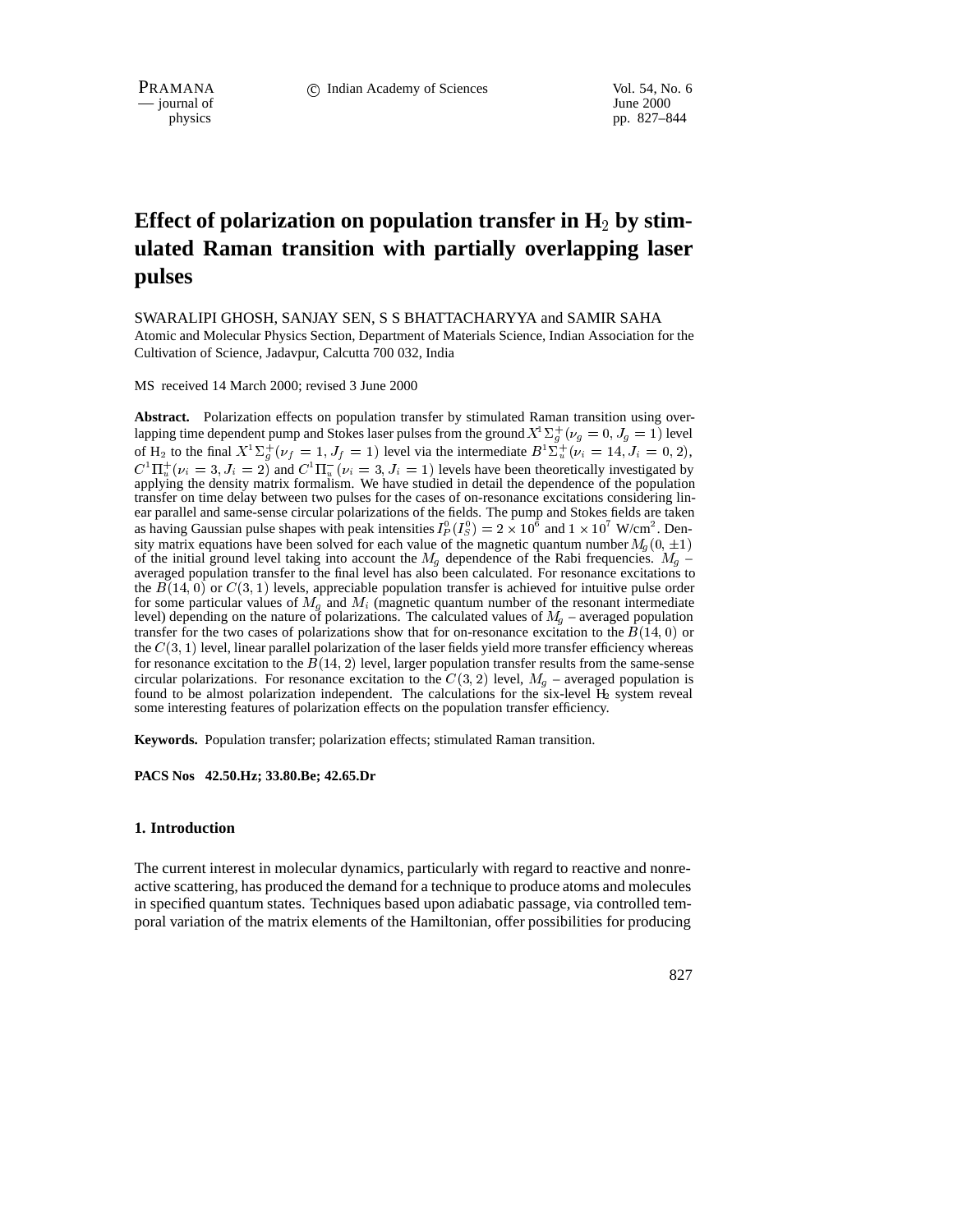complete population transfer to excited states. A valuable example of adiabatic population manipulation, termed stimulated Raman adiabatic passage (STIRAP), has been extensively discussed theoretically [1–9] and demonstrated experimentally [10]. In its elementary form, the STIRAP process takes place in a nondegenerate three-state system, coupled to two pulsed radiation fields (termed pump and Stokes fields) in a conventional Raman configuration (sometimes termed a  $\Lambda$  system). Through adiabatic evolution of the field dressed eigenstates, which go to two different levels at the beginning and end of the pulses, one can force complete population transfer between initial and final levels for counterintuitive sequence of pulses when the pump frequency is either on-resonance or off-resonance with the intermediate excited level. At no time during the transfer process appreciable population resides in the intermediate level. STIRAP has been successfully used for efficient and selective vibrational population transfer in sodium dimers [10(b)] and for transfer to excited electronic states in neon atoms  $[10(c)]$ , both species providing fairly ideal threelevel system.

Some very new and interesting phenomena were noticed when some of the states involved have nonzero angular momentum. Bergmann and coworkers studied numerically [11] a different as well as important multilevel aspect of the STIRAP procedure, involving the magnetic sublevel structure that accompanies rotational degeneracy and in a subsequent work they presented an algebraic analysis [12] of some of the features that are of particular importance for successful population transfer. They have also experimentally verified [13] their theoretical results.

In a previous paper [14], we have studied the nonadiabatic (NA) interaction effects on the population transfer in a four-level  $H_2$  system by stimulated Raman transition from the ground  $X^{1}\Sigma_{q}^{+}(\nu_{g}=0, J_{g}=0)$  level to the final  $X^{1}\Sigma_{q}^{+}(\nu_{f}=1, 2, J_{f}=0, 2)$  levels via the intermediate  $B^1\Sigma_u^+(\nu_i = 14, J_i = 1)$  and  $C^1\Pi_u^+(\nu_i = 3, J_i = 1)$  levels coupled strongly by NA interaction. Both the fields were taken to be linearly polarized in the same direction. We have observed some interesting features due to the effects of the NA interaction.

In the present work, our objective is to investigate the influence of different polarizations of the pump and Stokes fields on the population transfer in a six-level  $H_2$  system. To our knowledge, this is the first work where such calculations are done for a real six-level molecular system with four closely spaced intermediate levels belonging to the  $\Sigma^+$  and  $\Pi^{\pm}$  states. The  $H_2$  molecule is chosen since its electronic potential energies and transition dipole moments are well-known so that an almost exact and detailed calculation on various aspects of population transfer can be performed. The density matrix formalism has been adopted for this study. It is a unique method for treating dynamics of multilevel systems interacting with external time-dependent fields in the presence of relaxations [1]. All decay rates of the intermediate levels due to spontaneous radiative emission to the initial and final levels alongwith the relaxations out of the six-level system have been incorporated explicitly.

Specifically, the calculations of population transfer have been performed from the ground  $X^1\Sigma_q^+(\nu_g=0, J_g=1)$  level to the final  $X^1\Sigma_q^+(\nu_f=1, J_f=1)$  level via the intermediate  $B^1\Sigma_u^+(\nu_i=14, J_i=0,2)$ ,  $C^1\Pi_u^+(\nu_i=3, J_i=2)$  and  $C^1\Pi_u^-(\nu_i=3, J_i=1)$ levels of  $H<sub>2</sub>$  for linear parallel and circular (same sense) polarizations of the pump and Stokes lasers. We have included the magnetic quantum number dependence of all the Rabi frequencies. We have studied the dependence of the population transfer on time delay between the pump and Stokes fields for the case of on-resonance at peak intensities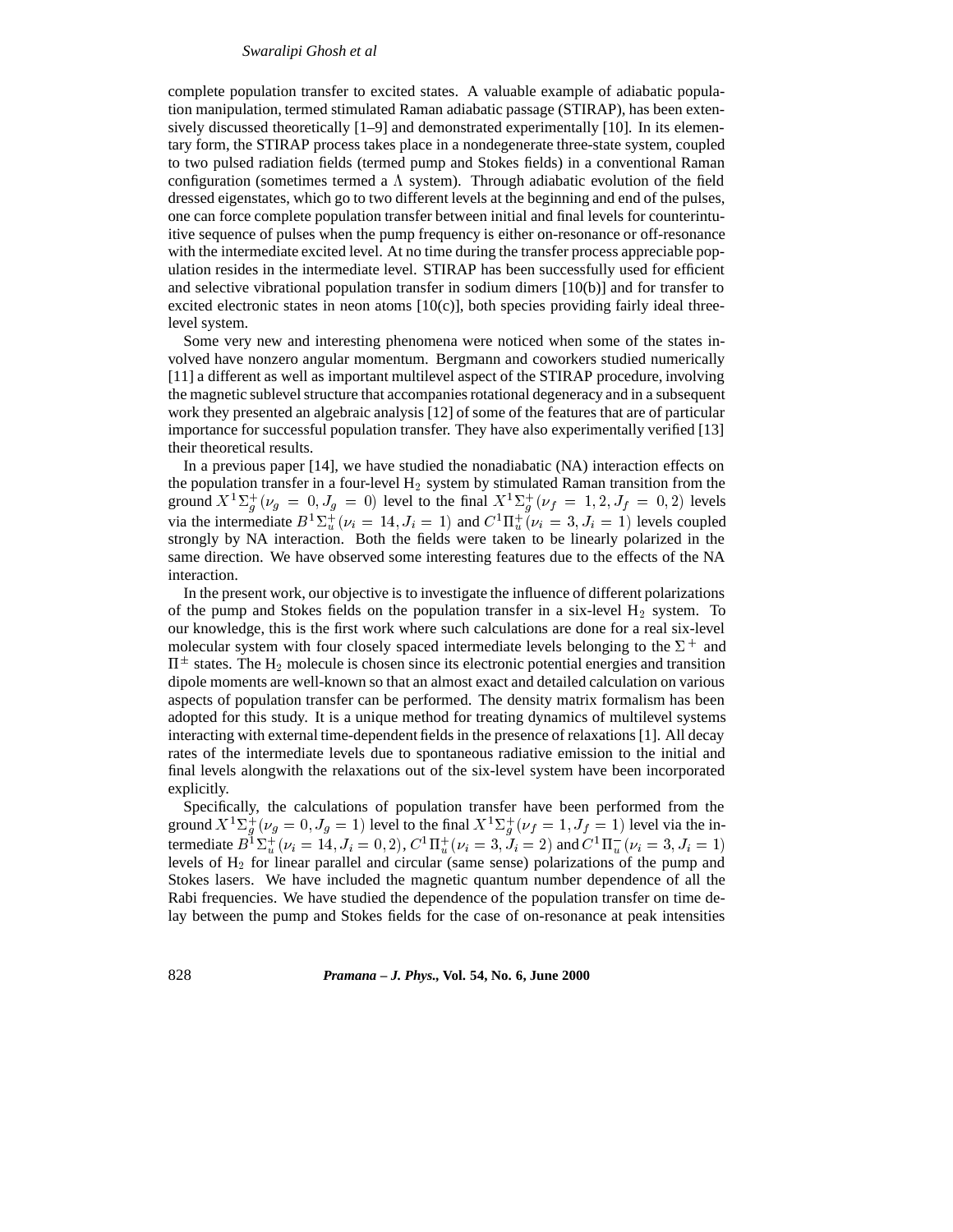$I_P^0(I_S^0) = 2 \times 10^6$  and  $1 \times 10^7$  W/cm<sup>2</sup> of the pump (Stokes) fields. The fields are assumed to have the same peak intensity, pulse shape and duration.

We have performed the entire density matrix calculations for each value of M<sub>q</sub>(0,  $\pm$ 1) of the ground level. To obtain the  $M$ -independent population transfer, we have summed the final level populations over  $M_f$  and averaged them over  $M_g$ . It may be mentioned here that in our investigation, we have also incorporated the nonadiabatic coupling between the two intermediate  $B(14, 2)$  and  $C(3, 2)$  levels due to intermolecular configuration interaction [14]. The present work reveals some interesting features of the effect of different polarizations of the laser fields on the population transfer efficiency.

## **2. Formulation**

This section discusses the formulation of the density matrix equations for the calculation of population transfer in H<sub>2</sub> by stimulated Raman transition from the ground  $X^1\Sigma^+_q(\nu_g =$  $(0, J_g = 1)$  level to higher vibrational level  $(\nu_f = 1, J_f = 1)$  of  $X^1\Sigma_g^+$  electronic state via excited intermediate levels  $B^1\Sigma_u^{\perp}(\nu_i = 14, J_i = 0, 2), C^1\Pi_u^{\perp}(\nu_i = 3, J_i = 2)$  and  $C^{1}\Pi_{u}^{-}(\nu_{i} = 3, J_{i} = 1)$  under the action of time-dependent overlapping pump and Stokes laser pulses. The scheme considered here for population transfer process is schematically shown in figure 1 where all the state-labels, the relevant Rabi frequencies as well as spontaneous decay rates are specified. Here the ground and final (terminal) levels are designated as  $|0\rangle$  and  $|5\rangle$ , respectively. Two intermediate levels ( $\nu_i = 14; J_i = 0$  and 2) belonging to the  $B^1\Sigma_u^+$  electronic state are denoted by  $|1\rangle$  and  $|2\rangle$ , respectively, while  $|3\rangle$  and  $|4\rangle$  specify the respective levels  $C^1\Pi_u^+(\nu_i = 3, J_i = 2)$  and  $C^1\Pi_u^-(\nu_i = 3, J_i = 1)$ . Among these four intermediate levels, the two new perturbed eigenlevels  $B^{-1}\Sigma_{u}^{+}(\nu_{i} = 14, J_{i} = 2)$  and u $C^{1}\Pi_{u}^{+}(\nu_{i}=3, J_{i}=2)$  are generated due to the mixing of the two closely spaced adiabatic Born–Oppenheimer (ABO) levels  $\nu = 14$ ,  $J = 2$  of B state and  $\nu = 3$ ,  $J = 2$  of C state, through the nonadiabatic (NA) electronic-rotational interaction. The perturbed  $B(14, 2)$ level has  $\sim 87\%$  B character and  $\sim 13\%$  C character whereas the perturbed  $C(3, 2)$  level has  $\sim 87\%$  C character and  $\sim 13\%$  B character [15] implying a rather weak NA mixing. Level  $|0\rangle$  is coupled with the four intermediate levels through the absorption of a photon of the pump field whereas the Stokes field drives the transition from the intermediate levels to final level  $|5\rangle$ .  $|0\rangle$  and  $|5\rangle$  being the levels of same parity, the transition between them is electric dipole forbidden.

The Liouville equation for the density matrix operator  $(\rho(t))$  of the six-level system interacting with two time-dependent realistic laser pulses including phenomenologically decay rates  $(\Gamma)$  due to spontaneous emission, is given by (in a.u.)

$$
\frac{\mathrm{d}\rho(t)}{\mathrm{d}t} = -i[H,\rho] - \Gamma\rho,\tag{1}
$$

where  $H(t) = H_0 + H_I(t) + H_{NA}$  is the total time-dependent Hamiltonian of the system.  $H_0$  is the Hamiltonian of the unperturbed molecule and  $H_I(t)$  denotes the interaction Hamiltonian between the molecule and the fields, which in the electric field or length gauge form (with dipole approximation) can be expressed as

$$
H_I(t) = -\vec{E}_P(t) \cdot \vec{d} - \vec{E}_S(t) \cdot \vec{d}.\tag{2}
$$

*Pramana – J. Phys.,* **Vol. 54, No. 6, June 2000** 829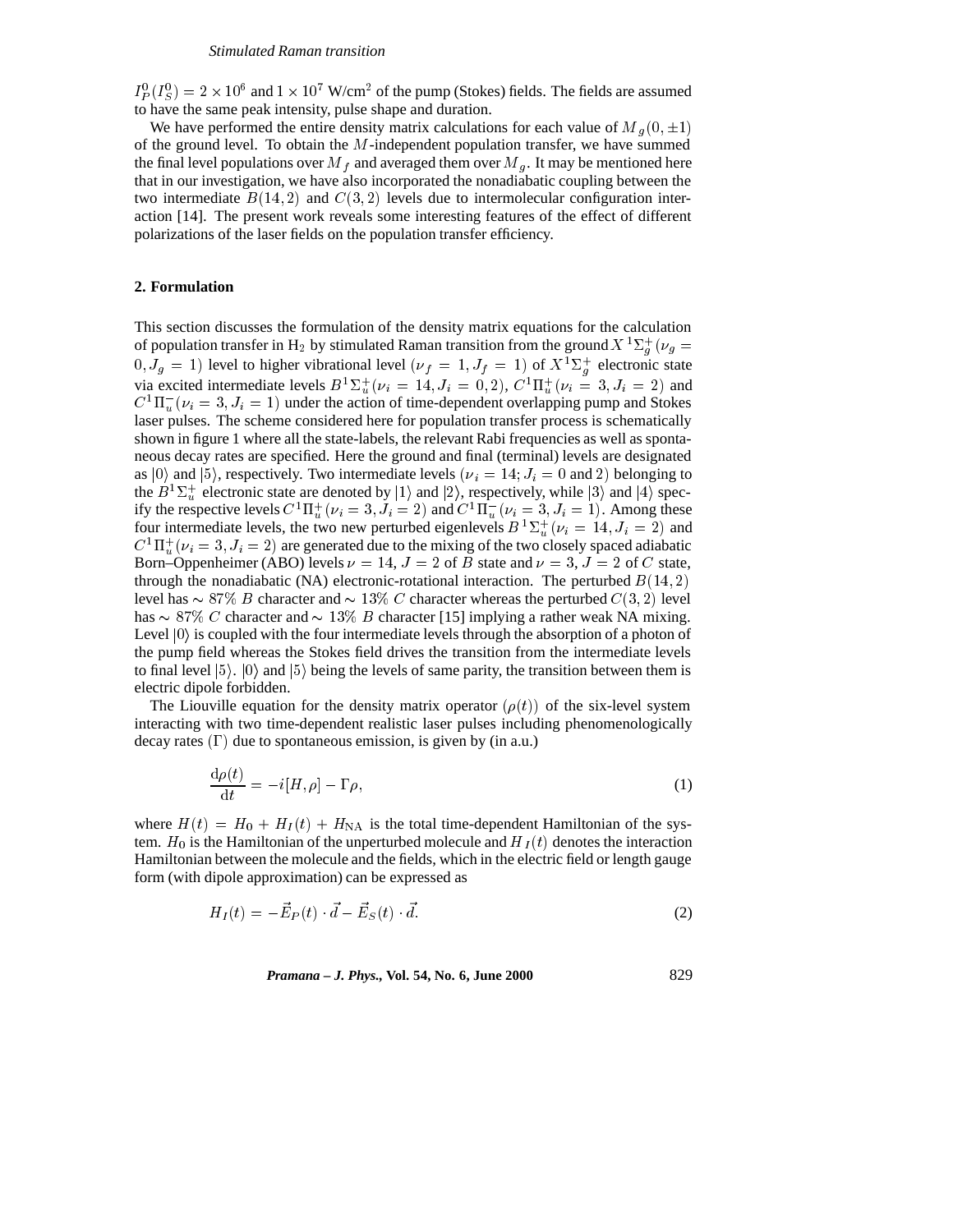

**Figure 1.** Schematic diagram of the six-level  $H_2$  system interacting with the pump and Stokes lasers where all state labels, the relevant Rabi frequencies as well as the spontaneous decay rates are indicated.  $\Omega_{ji}$  denotes the time-dependent one-photon coupling matrix element for Rabi transition from level  $|i\rangle$  to level  $|j\rangle$  by the pump or Stokes field.  $V_{23}$  is the nonadiabatic interaction matrix element between  $|2\rangle$  and  $|3\rangle$ .  $\gamma_{0n}$  and  $\gamma_{5n}$  ( $n = 1-4$ ) denote the spontaneous radiative decay rates from level  $|n\rangle$  to levels  $|0\rangle$  and  $|5\rangle$ .  $\gamma_{\text{out},n}$  denotes the decay rates of level  $|n\rangle$  to other levels out of the six-level system considered.

d denotes the transition dipole operator whereas  $E_P(t)$  and  $E_S(t)$  are the time-dependent electric field vectors of the pump and Stokes lasers, respectively. Considering the parallel– parallel  $(\uparrow \uparrow)$  and same sense circular  $(\sim \sim)$  polarizations of the pump and Stokes beams, the classical forms of  $E_P(t)$  and  $E_S(t)$  are given by

$$
\vec{E}_P(t) = \frac{1}{2} f_P(t) F_P^0 [\hat{\varepsilon}_P e^{i\omega_P t} + \hat{\varepsilon}_P^* e^{-i\omega_P t}]
$$
\n(3a)

and

$$
\vec{E}_S(t) = \frac{1}{2} f_S(t) F_S^0 [\hat{\varepsilon}_S e^{i\omega_S t} + \hat{\varepsilon}_S^* e^{-i\omega_S t}], \tag{3b}
$$

where  $\omega_P$  and  $\omega_S$  are, respectively, the pump and Stokes frequencies and  $\hat{\varepsilon}_P$  and  $\hat{\varepsilon}_S$  are the corresponding unit polarization vectors.  $f_P(t)$  and  $f_S(t)$  express the time variation of the field amplitudes of peak values  $F_P^0$  and  $F_S^0$ , respectively. The functional forms of  $f_P(t)$ and  $f_S(t)$  are taken to be Gaussian [1] with full width (FWHM)  $\tau_p$ ,

$$
f_P(t) = \exp[-(t - t_p)^2 / 2\tau_p^2]
$$
 (4a)

and

$$
f_S(t) = \exp[-\{t - (t_p + \Delta t)\}^2 / 2\tau_p^2].
$$
\n(4b)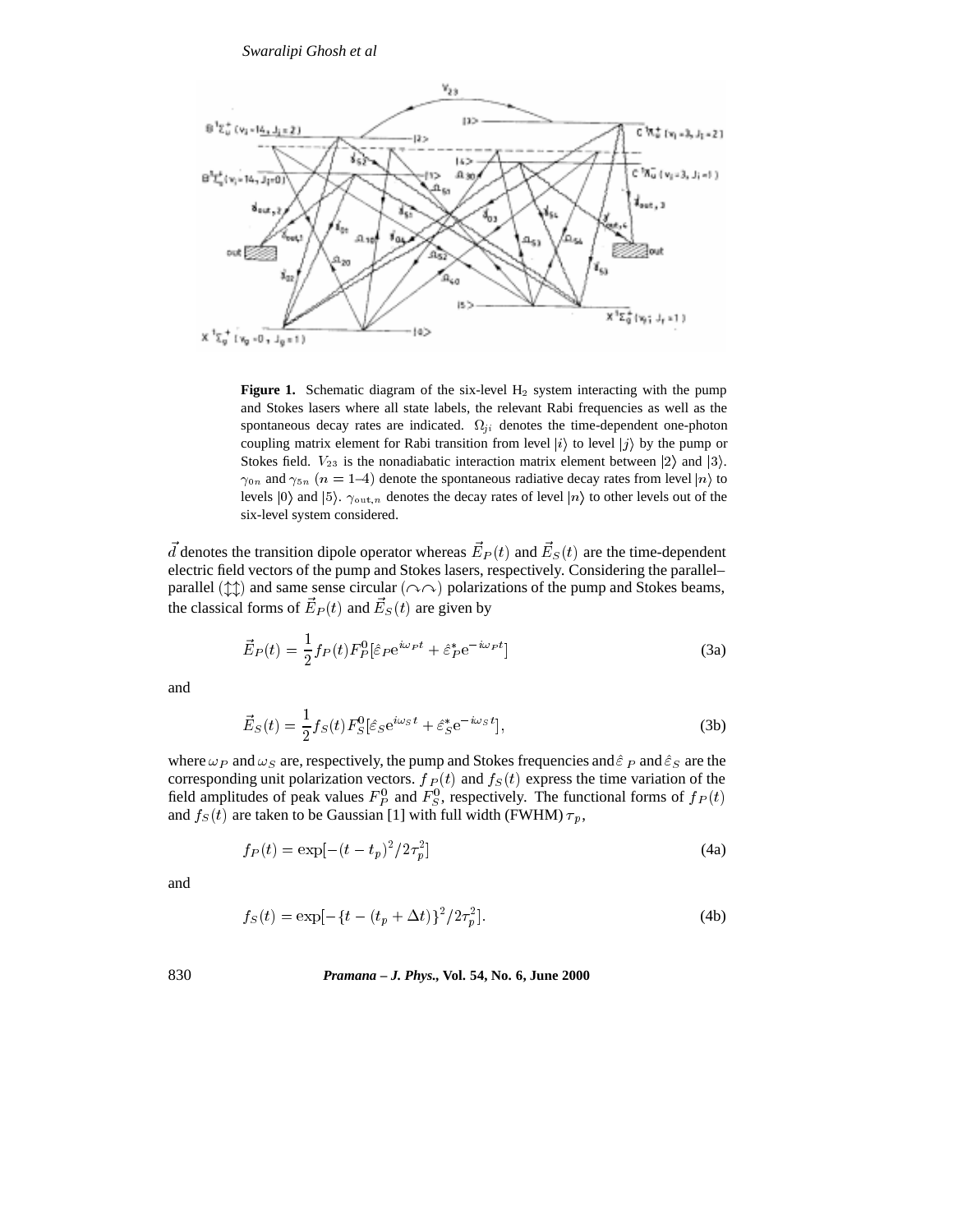$\Delta t$  introduces the time delay between the pulses.  $\Delta t > 0$  specifies the intuitive pulse order in which the pump pulse preceeds the Stokes pulse whereas  $\Delta t < 0$  corresponds to the counterintuitive sequence of interaction which begins with the Stokes pulse and ends with the pump pulse.  $t_p$  is the pulse scaling time.

With these definitions in hand and starting from the Liouville equation (1), the optical Bloch equations for the elements of density matrix operator  $\rho(t)$  describing the dynamics of the six-level system, within the rotating wave approximation (RWA), can be written as

$$
\dot{\sigma}_{nn} = -\sum_{n'=1}^{4} \left[ i(\Omega_{nn'} \sigma_{n'n} - \Omega_{n'n} \sigma_{nn'}) - \gamma_{nn'} \sigma_{n'n'} \right]; \quad n = 0,5 \tag{5a}
$$

$$
\dot{\sigma}_{n0} = -i \sum_{n'=0,5} \Omega_{nn'} \sigma_{n'0} + i \sum_{n'=1}^{4} \Omega_{n'0} \sigma_{nn'} + \left( i \Delta_n - \frac{1}{2} \Gamma_n \right) \sigma_{n0}
$$

$$
-i (V_{n,n+1} \sigma_{n+1,0} \delta_{n2} + V_{n,n-1} \sigma_{n-1,0} \delta_{n3}); \quad n = 1 - 4 \tag{5b}
$$

$$
\dot{\sigma}_{50} = -i \sum_{n'=1}^{4} (\Omega_{5n'} \sigma_{n'0} - \Omega_{n'0} \sigma_{5n'}) + i(\Delta) \sigma_{50}, \qquad (5c)
$$

$$
\dot{\sigma}_{5n} = i \sum_{n'=0,5} \Omega_{n'n} \sigma_{5n'} - i \sum_{n'=1}^{4} \Omega_{5n'} \sigma_{n'n} + \left[ i \{ (\omega_n - \omega_5) - \omega_S \} - \frac{1}{2} \Gamma_n \right] \sigma_{5n}
$$

$$
+ i (V_{n+1,n} \sigma_{5,n+1} \delta_{n2} + V_{n-1,n} \sigma_{5,n-1} \delta_{n3}); \quad n = 1 - 4
$$
 (5d)

$$
\dot{\sigma}_{nn'} = -i \sum_{n''=0,5} (\Omega_{nn''} \sigma_{n''n'} - \Omega_{n''n'} \sigma_{nn''}) + \left[ i(\omega_{n'} - \omega_n) - \frac{1}{2} (\Gamma_{n'} + \Gamma_n) \right] \sigma_{nn'}
$$

$$
-i(V_{n,n+1} \sigma_{n+1,n'} \delta_{n2} + V_{n,n-1}, \sigma_{n-1,n'} \delta_{n3})
$$

$$
+i(V_{n'+1,n'} \sigma_{n,n'+1} \delta_{n'2} + V_{n'-1,n'} \sigma_{n,n'-1} \delta_{n'3}). \qquad n, n' = 1 - 4 \qquad (5e)
$$

The rest of the total 36 equations are obtained by using the relation  $\sigma_{nn'} = \sigma_{n'n}^*$ .  $\sigma(t)$ is the slowly varying matrix operator whose elements are related to those of  $\rho(t)$  by the defining equations  $\rho_{nn}(t) = \sigma_{nn}(t)$ ,  $\rho_{n0}(t) = \sigma_{n0}(t)e^{-i\omega_p t}$ , etc.  $\Omega_{n'n}$  denotes the timedependent one-photon coupling matrix element for transition from the state  $|n\rangle$  to the state  $|n'\rangle$  by the pump or Stokes field.  $V_{23}(=-22.60 \text{ cm}^{-1})$  is the time-independent nonadiabatic coupling matrix element between the two ABO levels  $\nu = 14$ ,  $J = 2$  of B state and  $\nu = 3$ ,  $J = 2$  of C state arising due to the configuration interaction between the two electronic states B and C [14].  $\Delta_n(n = 1-4)$  is the detuning of the pump laser frequency from the (unperturbed) energy difference between levels  $|n\rangle$  and  $|0\rangle$  and is expressed by  $\Delta_n = \omega_P - (E_n - E_0)$ .  $E_0$  is the energy of the ground level  $|0\rangle$  and  $E_n$ 's are the (adiabatic) energies of levels  $|n\rangle$ . The expression for  $\Delta$  is given by  $\Delta=(\omega_P-\omega_S)-(E_5-E_0)$ where  $E_5$  is the energy of the final level  $|5\rangle$ . For two-photon Raman resonance,  $\Delta = 0$ . The diagonal elements  $\sigma_{nn}(t)$  for  $n = 0$  and 5, in eq. (5a), denote the populations of the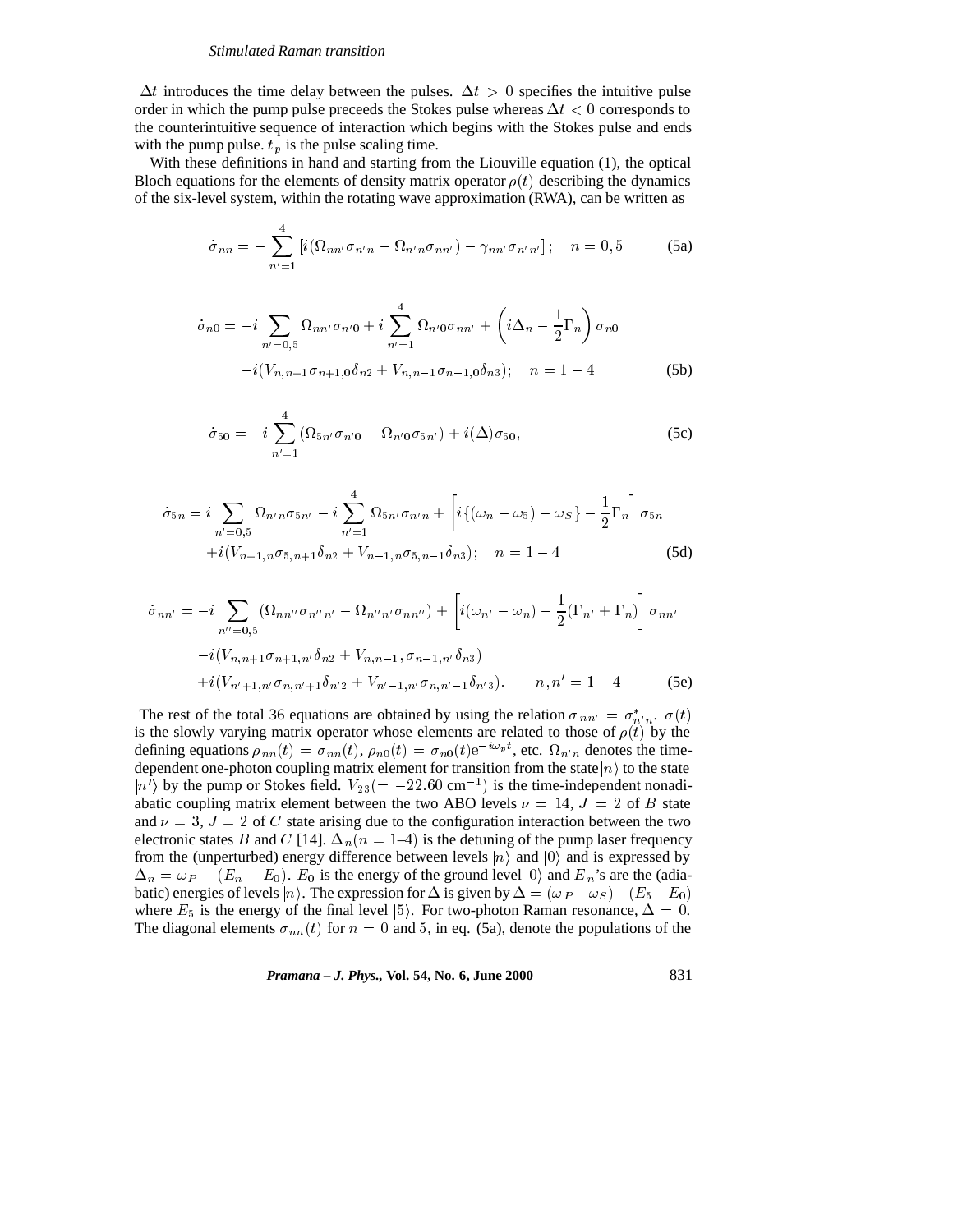initial and final levels respectively, while the diagonal elements  $\sigma_{nn'}(t)$  for  $n' = n = 1-4$ , in eq. (5e), give the populations of the corresponding four intermediate levels. The offdiagonal elements  $\sigma_{n0}$ ,  $\sigma_{5n}$ ,  $\sigma_{nn'} (n' \neq n)$  for  $n(n')=1-4$  and  $\sigma_{50}$ , in eqs (5b)–(5e), are interpreted as the coherences.  $\Gamma_n$  ( $n = 1-4$ ) represent the total radiative decay rates of the levels  $|n\rangle$ . The term  $\Gamma_n$  introduces a coherence loss in the transfer process. Along with the spontaneous decay to the ground and final levels, each of the intermediate levels can decay to other levels out of this six-level system. The spontaneous emission from level  $|n\rangle$  to levels  $|0\rangle$  and  $|5\rangle$  are explicitly represented by the decay rates  $\gamma_{0n}$  and  $\gamma_{5n}$ . The relaxations  $(\gamma_{\text{out},n})$  to other levels out of the six-level system are taken into account in the corresponding  $\Gamma_n(=\gamma_{0n} + \gamma_{5n} + \gamma_{\text{out},n})$ . We have neglected photodissociation/photoionization of the molecules from the intermediate states. This is justified at the level of fluences that we have considered. The two-photon ionization out of the ground state will not contribute either. Since we are concerned here only with the on-resonance or near-resonance excitations and the intensities of the two pulsed fields are not too high, the ac Stark shifts of the intermediate levels as well as of the ground level have not been taken into consideration. We have also neglected the collisional relaxations of the intermediate and final levels since they are negligible in a beam experiment  $[10(a), (b)].$ 

As Rabi frequency is a function of magnetic quantum number of the molecular levels involved in the transitions, we have carried out the entire six-level calculation for each  $M_a$ value separately and then have combined the results to get the averaged population of the final level.

The set of eqs (5) can be written in a matrix form as

$$
\dot{\sigma} = M\sigma. \tag{6}
$$

It may be noted that here M is a non-Hermitian and asymmetric matrix though  $\Omega_{nn'} =$  $\Omega_{nn'}^*$  and  $V_{23} = V_{23}^*$ .

Equation (6) can be solved in a similar way to that discussed in our earlier paper [14]. The evaluated diagonal elements  $\sigma_{nn}(t)$ ,  $n = 0$ –5 describe the populations at time t of the six-level system interacting with the two specified pulsed laser fields. Thus the final populations of the levels, viz.  $P_g$  ( $J_g$ ,  $M_g$ ) =  $\sigma_{00}(\infty)$ ,  $P_f$  ( $J_f$ ,  $M_f$ ) =  $\sigma_{55}(\infty)$  etc after the pulses are over can be evaluated.

The  $M<sub>g</sub>$  – averaged population of the molecules in the final level is defined as

$$
\bar{P}_f(J_f) = \frac{1}{2J_g + 1} \sum_{M_f = -J_f}^{J_f} P_f(J_f, M_f). \tag{7}
$$

## **3. Calculations**

We have calculated the population transfer in six-level H<sub>2</sub> system for Q-branch ( $\Delta J = 0$ ) fundamental ( $\Delta \nu = 1$ ) transition from the ground  $X$   $^1\Sigma^+_q(\nu_g = 0, J_g = 1)$  level to the final  $X^1 \Sigma_a^+ (\nu_f = 1, J_f = 1)$  level via four excited intermediate levels  $B^1 \Sigma_a^+ (\nu_i = 14, J_i = 14)$ gu $(0, 2)$ ,  $C^1\Pi_u^+(\nu_i = 3, J_i = 2)$  and  $C^1\Pi_u^-(\nu_i = 3, J_i = 1)$  considering the linear parallel  $(\updownarrow \updownarrow)$  and same sense circular ( $\circlearrowright \circlearrowright)$  polarizations of time-dependent overlapping pump and Stokes laser fields. The variation of transfer efficiency with the time displacement between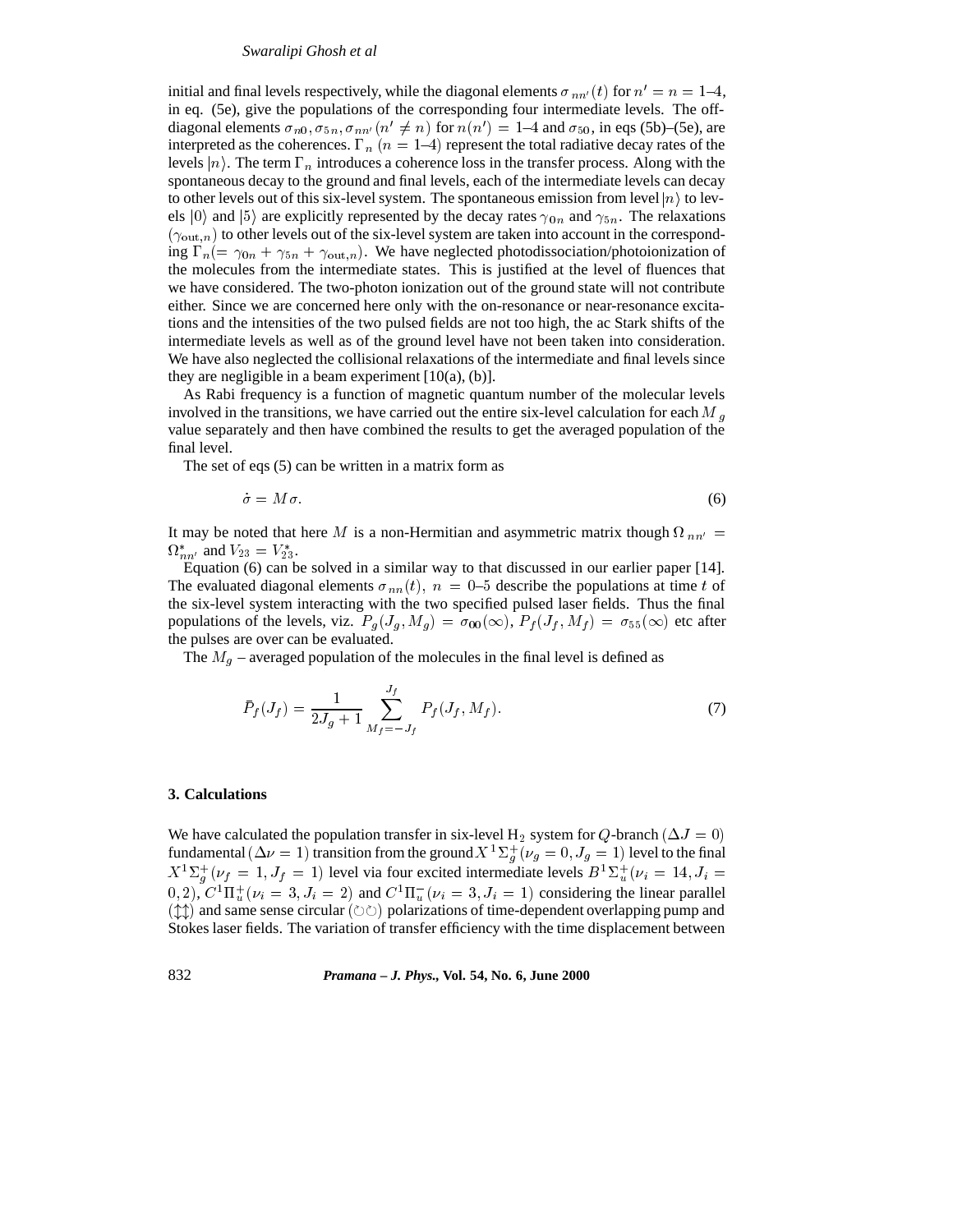the two pulses are studied in detail assuming the peak intensities  $[I_{P,S}^0] = c(F_{P,S}^0)^2/8\pi$  $$ of the pump (Stokes) fields as  $2 \times 10^6$  W/cm<sup>2</sup> and  $1 \times 10^7$  W/cm<sup>2</sup>. The two laser pulses are assumed to have the same temporal shape and duration. The pulse width (FWHM)  $\tau_p$ is taken as 170 ns so that the total spontaneous radiative relaxation from the intermediate levels can occur during the pulse duration. The calculated adiabatic (ABO) energies of the B and C intermediate levels are  $E_1 = -12713.05$  cm<sup>-1</sup>,  $E_2 = -12643.03$  cm<sup>-1</sup>,  $E_3 = -12603.92 \text{ cm}^{-1}$ ,  $E_4 = -12706.88 \text{ cm}^{-1}$  respectively, with respect to the (ABO) threshold of the  $B/C$  state while the calculated ABO energies of the initial and final levels of the X state are  $E_0 = -35999.85$  cm<sup>-1</sup> and  $E_5 = -31843.80$  cm<sup>-1</sup> respectively, with respect to the (ABO) threshold of the  $X$  state. The wavelengths of the pump and Stokes lasers are about 94.7 and 98.6 nm, respectively. After performing the entire density matrix calculations for each  $M<sub>g</sub>(0, \pm 1)$  value of the ground level,  $M<sub>g</sub>$  – averaged population of the molecules in the final level is calculated.

The Born–Oppenheimer (BO) potential energies and the adiabatic (AD) corrections to them for  $B, C$ , and X states are obtained from Wolniewicz and Dressler [16] and others [17]. Electronic transition dipole moments for  $X - B(C)$  states are taken from Wolniewicz [18]. The potential and dipole moments are interpolated using the cubic spline interpolation method [19]. The radial bound wavefunctions are generated by solving numerically the radial Schrödinger equation with the well-known Numerov–Cooley method [20]. The Simpson integration rule is used to carry out the integrations for the single-photon matrix elements. Since we are interested in the detailed study of polarization effects on the population transfer process we had to consider both the radial and angular (polarization dependent) factors of different transition matrix elements. The nonadiabatic energies of  $B(14, 2)$  and  $C(3, 2)$  levels are given by Abgrall *et al* [15]. The values of the spontaneous decay rates  $\gamma_{\text{out},n}$  are obtained from Dalgarno and coworkers [21]. The radiative spontaneous emission from any discrete ro-vibrational level couples different possible rotational levels and their magnetic sublevels and each of them contributes differently in determining the values of the decay rates. We have incorporated  $J$  and  $M$  dependence properly in the values of  $\gamma_{0n}, \gamma_{5n}$  and  $\Gamma_n$ .

The magnitudes of the intensities used in the work (appearing in the Rabi frequencies  $\Omega_{n0},\Omega_{5n})$  are necessary to compensate/overcome the coherence losses (T  $_n$  ) in the transfer process. The values of  $\Omega_{n0}$ ,  $\Omega_{5n}$ ,  $\gamma_{0n}$ ,  $\gamma_{5n}$  and  $\Gamma_n(n = 1-4)$  are given in tables 1 and 2 for  $\updownarrow \updownarrow$  and  $\circlearrowright \circlearrowright$  polarizations, respectively.

# **4. Results and discussions**

In figures 2–5, the populations ( $P_f$ ) in the final level for Q-branch ( $\Delta J = 0$ ) fundamental  $(\Delta \nu = 1)$  transition from the initial  $X^1 \Sigma_g^+ (\nu_g = 0, J_g = 1)$  to the final  $X^1 \Sigma_g^+ (\nu_f = 1)$  $1, J_f = 1$ ) level via four excited intermediate levels (figure 1) in H<sub>2</sub> molecule are shown as a function of reduced time delay  $(D = \Delta t/\tau_p)$  considering linear parallel ( $\uparrow \uparrow$ ) and circular (same sense  $\circledcirc\circ$ ) polarizations of the pump and Stokes laser fields. The profiles are investigated for two different values of peak intensities  $I_p^0(I_S^0) = 2 \times 10^6$  and  $1 \times 10^7$ W/cm<sup>2</sup> of pump (Stokes) pulses with FWHM width  $(\tau_p)$  of the pulse as 170 ns and onresonance excitations to the intermediate levels.

Figure 2a exhibits the population transfer for on-resonance excitation to the intermediate  $B^1\Sigma_u^+(\nu_i = 14, J_i = 0)$  level and for  $M_g = 0$  of the initial level. For the two

*Pramana – J. Phys.,* **Vol. 54, No. 6, June 2000** 833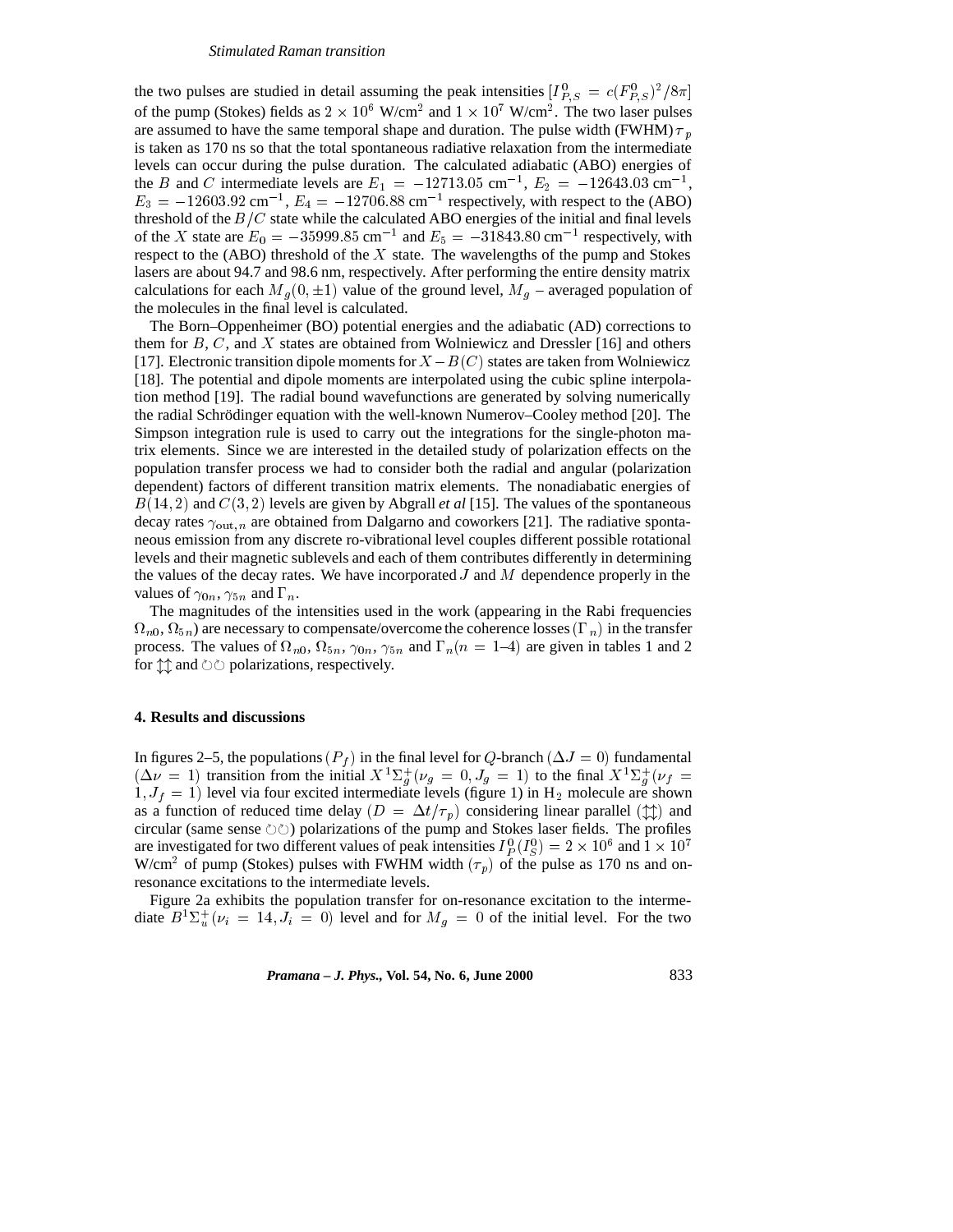**Table 1.** Values (in cm<sup>-1</sup>) of Rabi frequencies  $(\Omega_{n'n})$ , state-to-state spontaneous decay rates  $(\gamma_{nn'})$  and total spontaneous decay rates  $(\Gamma_{n'})$  for different transitions with linearly (parallel) polarized lasers. The intensities  $I_P(I_S)$  are in W/cm<sup>2</sup>.

|               | $M_q(M_f)=0$             | $M_q(M_f)=\pm 1$      |
|---------------|--------------------------|-----------------------|
| $\Omega_{10}$ | $-6.07(-5)^* \sqrt{I_P}$ | 0                     |
| $\Omega_{20}$ | $-5.55(-5)$ $\sqrt{I_P}$ | $-4.81(-5)\sqrt{I_P}$ |
| $\Omega_{30}$ | $1.08(-4)\sqrt{I_P}$     | 9.37 $(-5)\sqrt{I_P}$ |
| $\Omega_{40}$ |                          | $-1.21(-4)\sqrt{I_P}$ |
| $\Omega_{51}$ | 5.39(-5) $\sqrt{I_S}$    |                       |
| $\Omega_{52}$ | 4.64(-5) $\sqrt{I_S}$    | $4.02(-5)\sqrt{I_S}$  |
| $\Omega_{53}$ | $-2.07(-5) \sqrt{I_S}$   | $-1.79(-5)\sqrt{I_S}$ |
| $\Omega_{54}$ |                          | $2.66(-5)\sqrt{T_s}$  |
| $\gamma_{01}$ | $1.28(-3)$               | $\theta$              |
| $\gamma_{02}$ | $1.08(-3)$               | $8.08(-4)$            |
| $\gamma_{03}$ | $4.09(-3)$               | $3.07(-3)$            |
| $\gamma_{04}$ |                          | $5.08(-3)$            |
| $\gamma_{51}$ | $8.98(-4)$               |                       |
| $\gamma_{52}$ | $6.68(-4)$               | $5.01(-4)$            |
| $\gamma_{53}$ | $1.32(-5)$               | $9.92(-5)$            |
| $\gamma_{54}$ |                          | $2.18(-4)$            |
| $\Gamma_1$    | $3.22(-2)$               | $3.00(-2)$            |
| $\Gamma_2$    | $3.18(-2)$               | $3.13(-2)$            |
| $\Gamma_3$    | $4.15(-2)$               | $4.05(-2)$            |
| $\Gamma_4$    | $3.74(-2)$               | $4.27(-2)$            |

 $= 0.07(-3) = -0.07 \times 10$ 

**Table 2.** Values (in cm<sup>-1</sup>) of Rabi frequencies  $(\Omega_{n,n})$ , state-to-state spontaneous decay rates  $(\gamma_{nn'})$  and total spontaneous decay rates  $(\Gamma_{n'})$  for different transitions with circularly (same-sense) polarized lasers. The intensities  $I_P(I_S)$  are in W/cm<sup>2</sup>.

|                                     | $M_q(M_f)=0$          | $M_g(M_f) = +1$       | $M_g(M_f) = -1$            |
|-------------------------------------|-----------------------|-----------------------|----------------------------|
| $\Omega_{10}$                       |                       | $\Omega$              | $-6.07(-5)^*$ $\sqrt{I_P}$ |
| $\Omega_{20}$                       | $4.81(-5) \sqrt{IP}$  | 6.80(-5) $\sqrt{IP}$  | $2.78(-5)\sqrt{I_P}$       |
| $\Omega_{30}$                       | $-9.37(-5)\sqrt{I_P}$ | $-1.32(-4)\sqrt{I_P}$ | $-5.41(-5)\sqrt{I_P}$      |
| $\Omega_{40}$                       | $-1.21(-4)\sqrt{I_P}$ |                       | $-1.21(-4)\sqrt{I_P}$      |
| $\Omega_{51}$                       |                       |                       | 5.39(-5) $\sqrt{I_S}$      |
| $\Omega_{52}$                       | $-4.02(-5)\sqrt{I_S}$ | $-5.69(-5)\sqrt{I_S}$ | $-2.32(-5)\sqrt{I_S}$      |
| $\Omega_{53}$                       | 1.79(-5) $\sqrt{I_S}$ | $2.53(-5)\sqrt{I_S}$  | $1.03(-5) \sqrt{I_S}$      |
| $\Omega_{54}$                       | 2.66(-5) $\sqrt{I_S}$ |                       | 2.66(-5) $\sqrt{I_S}$      |
| $\gamma$ 01                         |                       |                       | $1.28(-3)$                 |
| $\gamma_{02}$                       | $8.08(-4)$            | $1.61(-3)$            | $2.69(-4)$                 |
| $\gamma$ 03                         | $3.07(-3)$            | $6.13(-3)$            | $1.02(-3)$                 |
| $\gamma_{04}$                       | $5.08(-3)$            |                       | $5.08(-3)$                 |
| $^{\gamma_{51}}$                    |                       |                       | $8.99(-4)$                 |
| $\gamma_{52}$                       | $5.01(-4)$            | $1.00(-3)$            | $1.67(-4)$                 |
| $\gamma_{53}$                       | $9.92(-5)$            | $1.98(-4)$            | $3.31(-5)$                 |
| $\gamma_{54}$                       | $2.18(-4)$            | $\Omega$              | $2.18(-4)$                 |
| $\Gamma_1$                          | $3.00(-2)$            | $3.00(-2)$            | $3.22(-2)$                 |
| $\Gamma_2$                          | $3.13(-2)$            | $3.26(-2)$            | $3.04(-2)$                 |
| $\Gamma_3$                          | $4.05(-2)$            | $4.37(-2)$            | $3.84(-2)$                 |
| $\Gamma_4$                          | $4.27(-2)$            | $3.74(-2)$            | $4.27(-2)$                 |
| $*$ $c$ $c$ $n \pi$ $k$ $r \lambda$ | $6.07 \times 10^{-5}$ |                       |                            |

834 *Pramana – J. Phys.,* **Vol. 54, No. 6, June 2000**

 $-0.0$  ((  $-0.1$   $\equiv$   $-0.0$  (  $\times$  10  $^{-1}$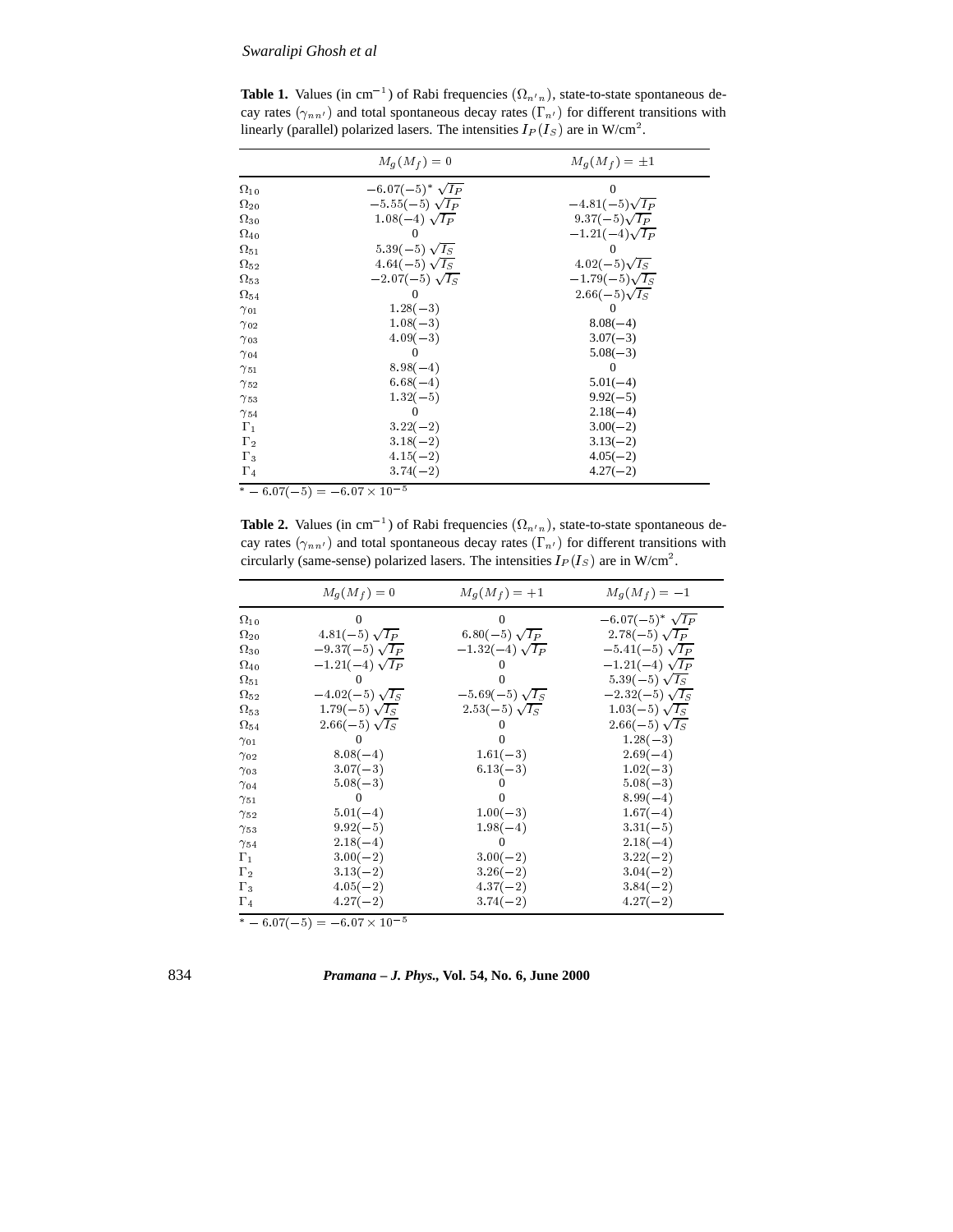

*Pramana – J. Phys.,* **Vol. 54, No. 6, June 2000** 835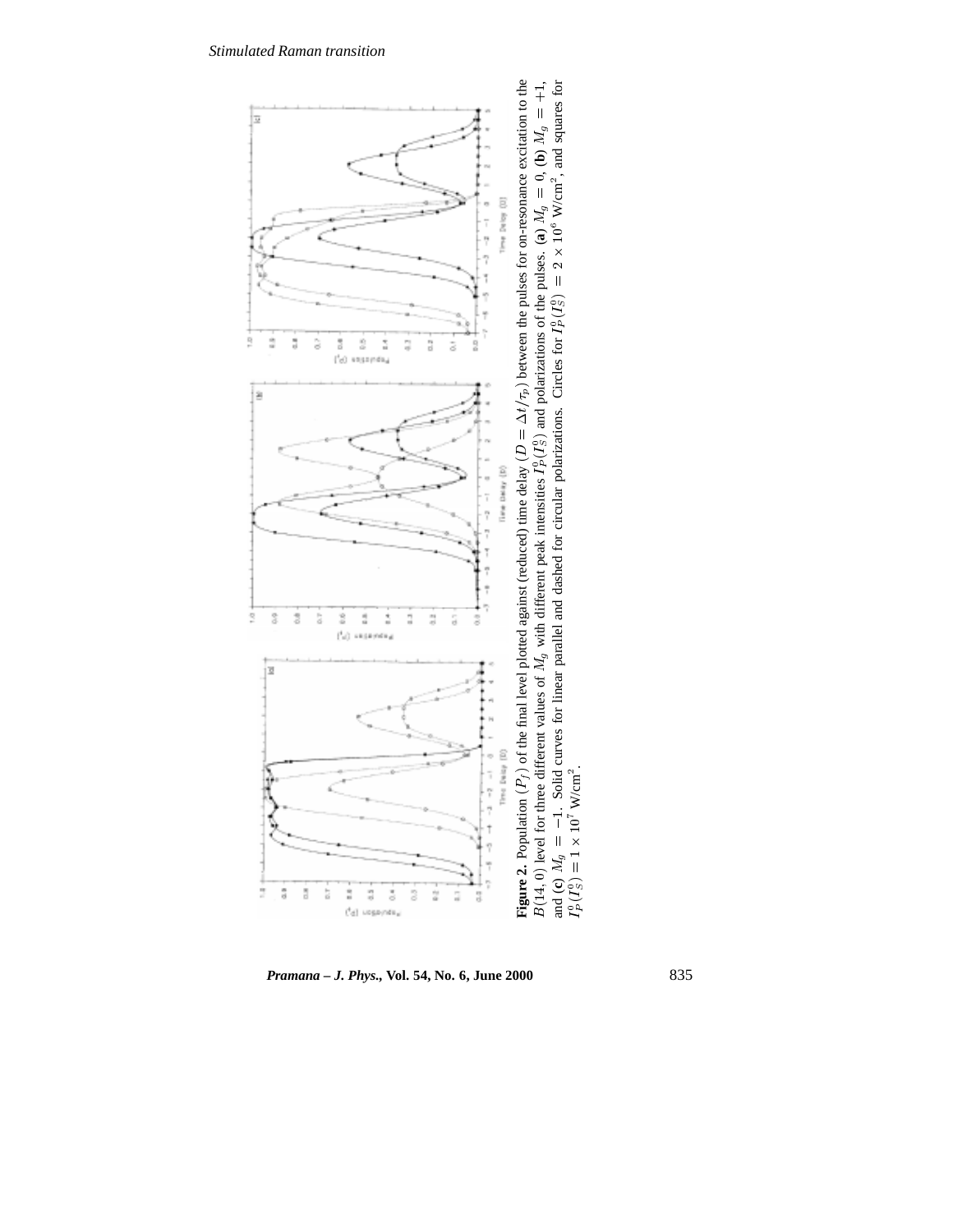

836 *Pramana – J. Phys.,* **Vol. 54, No. 6, June 2000**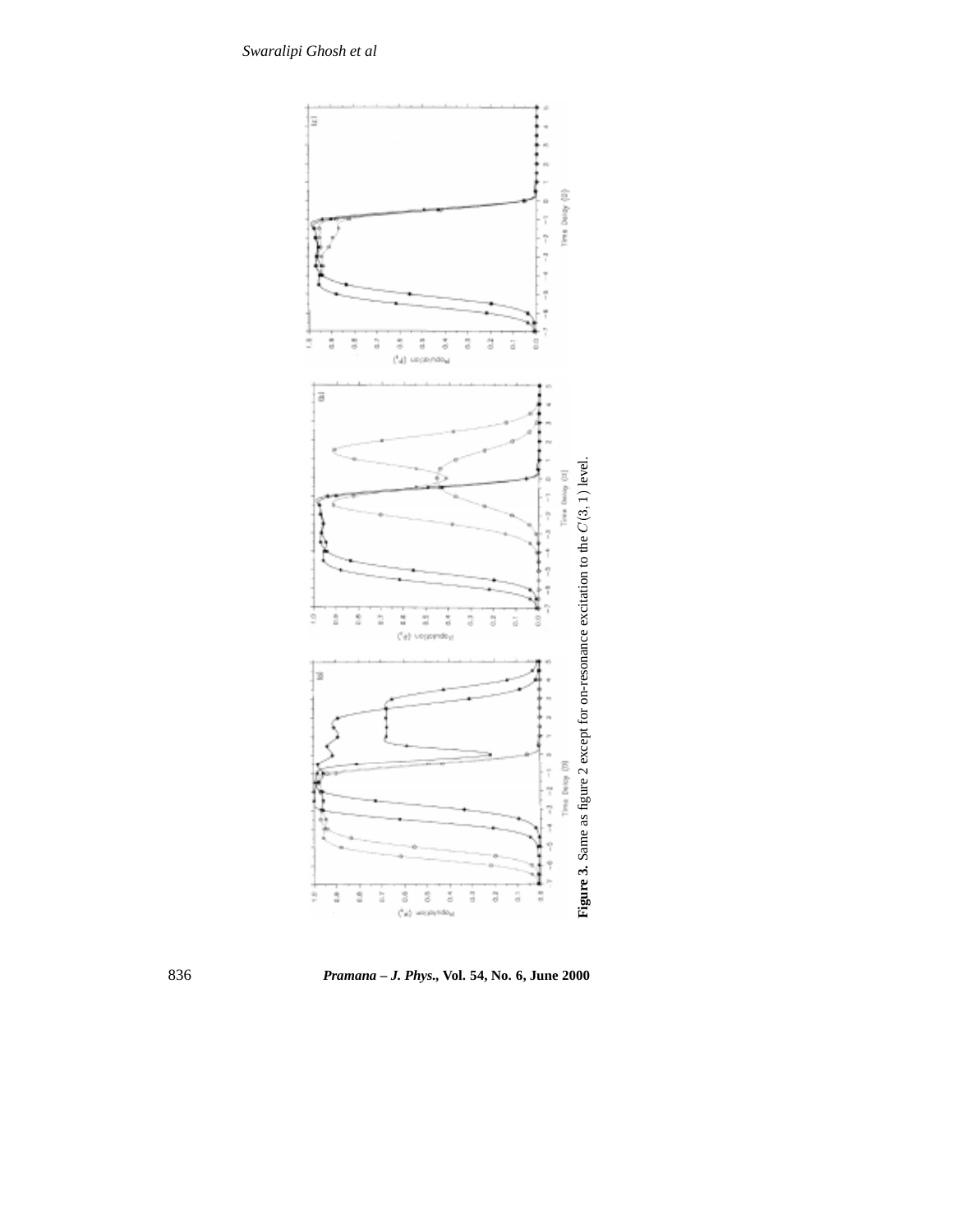different values of  $I_P^0(I_S^0)$ , the  $P_f$  profiles corresponding to the  $\updownarrow \updownarrow$  polarizations have almost the same structure with a broad peak for the counterintuitive sequence of pulses and no transfer for intuitive pulse order. Nearly complete population transfer is achieved in the region  $-4 \leq D \leq -1$  for both the intensities. The small oscillations in the peak region result from the presence of other intermediate levels which are energetically not far from the resonant level  $B(14, 0)$ . For  $\curvearrowright \curvearrowright$  polarizations, the profiles possess two peaks, one for the counterintuitive pulse order  $(D < 0)$  and the other for the intuitive pulse order  $(D > 0)$ . The second peak for on-resonance excitation at intuitive pulse order is an interesting feature. It is worth mentioning here that this feature is not due to the effect of any nonadiabatic (NA) interaction as investigated in our earlier paper [14]. Though the resonance condition has been maintained here with  $B(14, 0)$  level, the Rabi frequency between  $B(14, 0)$  and the ground level vanishes for  $M<sub>g</sub> = 0$  and circular polarization with selection rule  $\Delta M = M_i - M_g = +1$ . But the matrix elements between the ground level and the other nearly intermediate levels  $C(3,1)$ ,  $B(14,2)$  and  $C(3,2)$ , which are now off-resonant do not vanish in this case. As a consequence, the population transfer curves show behaviour typical to the off-resonant excitation cases studied in our earlier work [14]. Thus, the different selection rules for linearly/circularly polarized radiations cause an important change in temporal dependence of the population transfer with polarization. For  $\curvearrowright$  polarizations, with the increase of  $I_P^0(I_S^0)$ , the maximum value of  $P_f$  is enhanced enormously around  $D = -2$  for counterintuitive pulse order whereas for intuitive pulse order the peak height is decreased to a large extent at  $D \approx +2$ . About 68% transfer takes place for  $I_P^0(I_S^0) = 2 \times 10^6$  W/cm<sup>2</sup> while for  $I_P^0(I_S^0) = 1 \times 10^7$  W/cm<sup>2</sup> almost 100% transfer is obtained at  $D \approx -2$ .

Figure 2b presents the same data as figure 2a except for  $M<sub>g</sub> = +1$ . Here  $P<sub>f</sub>$  curves except the one for  $\curvearrowright \curvearrowright$  polarizations with  $I_P^0(I_S^0) = 2 \times 10^6$  W/cm<sup>2</sup>, are found to have double peaks, one in the counterintuitive region and the other in the intuitive region. In this case the Rabi frequency  $\Omega_{10}$  vanishes for both the polarizations considered and the system behaves like a off-resonantly excited one. For  $\uparrow \uparrow$  polarizations, at  $D \approx -2$  the transfer efficiency is about 0.68 at  $I_P^0(I_S^0) = 2 \times 10^6$  W/cm<sup>2</sup> while it increases to nearly unity at  $I_P^0(I_S^0) = 1 \times 10^7$  W/cm<sup>2</sup>. The transfer efficiency at  $D \approx +2$  is reduced from  $\sim 0.57$  for  $I_P^0(I_S^0) = 2 \times 10^6$  W/cm<sup>2</sup> to only  $\sim 0.36$  when  $I_P^0(I_S^0)$  is increased to  $1 \times 10^7$  W/cm<sup>2</sup>. For  $\sim$  polarization, the profiles are almost symmetrical for counterintuitive and intuitive pulse orders at both the intensities. The maximum transfer is only  $\sim$  44% at  $D = 0$  for  $I_P^0(I_S^0) = 2 \times 10^6$  W/cm<sup>2</sup> while the population transfer is enhanced to  $\sim 87\%$  at  $D \approx \pm 1.5$ when  $I_P^0(I_S^0)$  is increased to  $1 \times 10^7$  W/cm<sup>2</sup>. The relative magnitudes of the  $P_f$  profiles for different polarizations are mainly governed by the angular parts of the matrix elements for different relative transitions.

Figure 2c is same as figure 2a except for  $M<sub>g</sub> = -1$ . Like the case for  $M<sub>g</sub> = 0$  and  $\downarrow \downarrow$  polarizations (figure 2a), here the  $P_f$  profiles corresponding to  $\sim \sim$  polarizations show a single broad peak in the counterintuitive region with almost total population transfer for both the intensities. This is because for  $M_g = -1$  and  $\sim \sim$  polarizations, the radiative transition matrix element  $\Omega_{10}$  does exist as for  $M_q = 0$  and  $\updownarrow \updownarrow$  polarization and consequently, the  $P_f$  curves are similar to those obtained for the cases of on-resonance excitation in a three-level system [1] or our four-level system studied earlier [14], neglecting NA interaction.

It should be noticed here that the population profiles for  $M<sub>g</sub> = \pm 1$  and  $\updownarrow \downarrow$  polarizations (figure 2b–c) are identical to those for  $M_g = 0$  and  $\sim \sim$  polarizations (figure 2a) because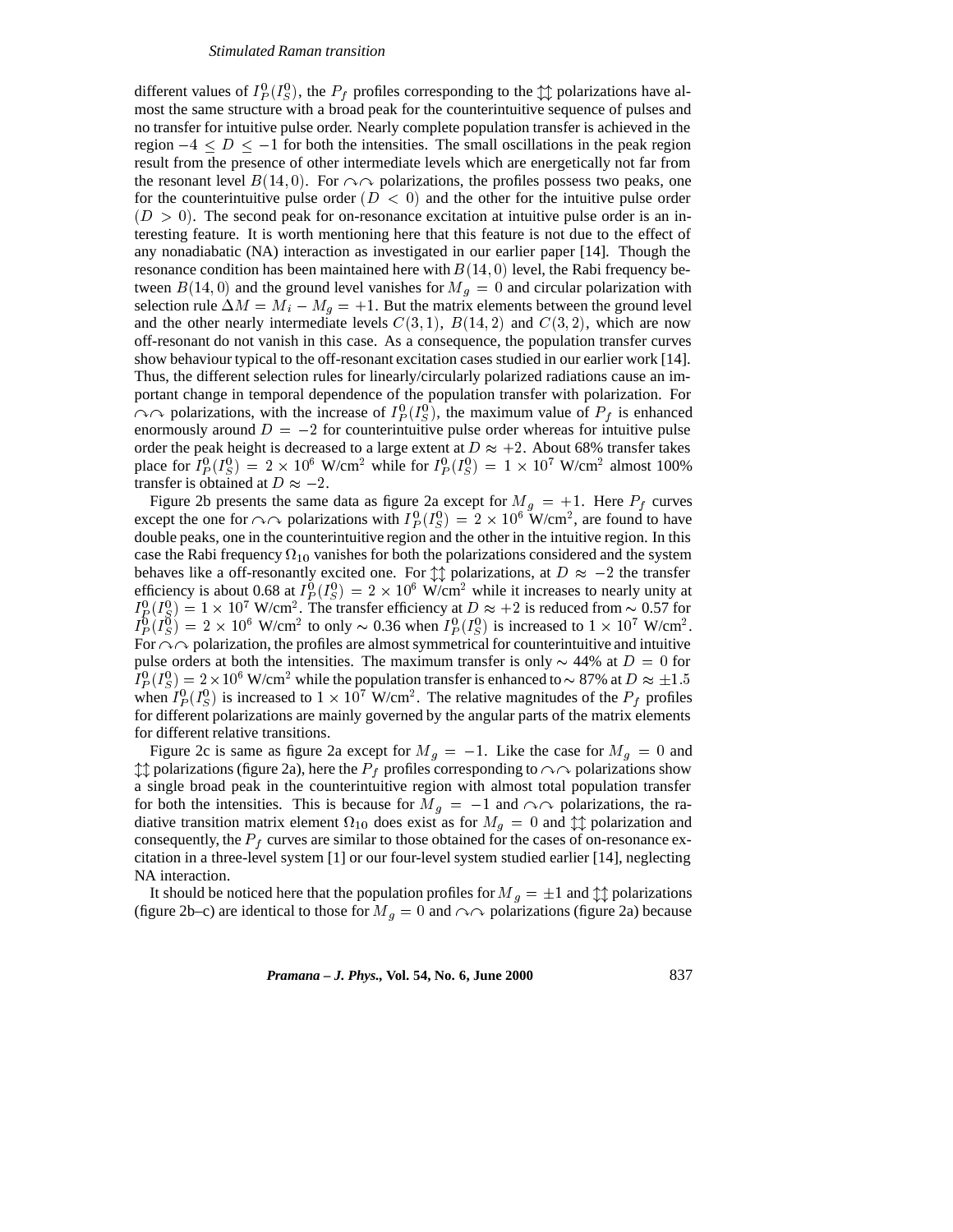the polarization dependent angular factors of the different radiative transition matrix elements are same in both the cases. This can be verified by considering the  $M$ -dependent  $3J$ coefficients appearing in the calculation of angular parts of the different matrix elements.

In figure 3a, we demonstrate the polarization dependence of the final level population for resonance excitation to the  $C(3,1)$  level from  $M<sub>g</sub> = 0$  of the initial level. As the Rabi frequency corresponding to the radiative coupling between the initial and  $C(3, 1)$ level vanishes for  $\updownarrow \uparrow$  polarizations ( $\Delta M = 0$ ), the respective curves show double peaked structure. For  $I_P^0(I_S^0)=2\times 10^6$  W/cm<sup>2</sup>, the two peaks merge so that about 97% transfer of population occurs at  $D \approx -0.5$  and almost 95% transfer at  $D \approx +0.5$ . But for  $I_P^0(I_S^0) =$ PS $1 \times 10^7$  W/cm<sup>2</sup>, complete population is transferred to the final level around  $D = -2$  for counterintuitive pulse order whereas only 69% transfer takes place around  $D = +2$  for intuitive pulse order. For  $\sim \sim$  polarizations, the Rabi frequency does not vanish and the population profiles have a single broad peak for  $D < 0$  and are similar to the case of onresonance excitation in three-level Na<sub>2</sub> system [1] or four level system studied earlier [14], assuming no NA interaction. This peak is rather insensitive to change in intensities.

Figure 3b is same as figure 3a except that the excitations are considered to take place from  $M<sub>g</sub> = +1$ . For  $\curvearrowright \curvearrowright$  polarizations, the profiles for both the intensities are symmetric about  $D = 0$ . For  $I_P^0(I_S^0) = 2 \times 10^6$  W/cm<sup>2</sup> the maximum population transfer is only  $\sim$  44% at D = 0 while for  $I_P^0(I_S^0) = 1 \times 10^7$  W/cm<sup>2</sup>, it is  $\sim$  91% at D =  $\mp$ 1.5. This behaviour of the curves can be understood in a way similar to that used in the discussion of the previous figures.

Figure 3c is same as figure 3a except for  $M<sub>g</sub> = -1$ . Again, the curves are almost polarization independent with a broad peak in the counterintuitive region because the Rabi frequencies  $\Omega_{40}$  between the ground and intermediate resonant  $C(3, 1)$  levels are the same for the two polarizations. In a narrow range near the peak region polarization seems to make a difference due to the presence of the other nearby intermediate levels. It may again be noticed here that the population transfer for  $M_g = \pm 1$  and  $\updownarrow \updownarrow$  polarizations (figures 3b–c) is the same with that for  $M<sub>g</sub> = 0$  and  $\sim \sim$  polarizations (figure 3a).

Figure 4a exhibits the  $P_f$  profiles against D corresponding to resonance with nonadiabatically perturbed  $B(14,2)$  level for  $M<sub>g</sub> = 0$ . Here the transfer efficiencies are significantly larger for  $\uparrow \uparrow$  polarizations compared to those for  $\sim \sim$  polarizations at all time delays. The higher value of the Rabi frequency  $\Omega_{20}$  due to the higher angular factor for  $\uparrow \uparrow$  polarizations leads to the present results. For  $\uparrow \uparrow$  polarizations, the maximum transfer efficiencies are about 0.89 and 0.92, respectively for  $I_P^0(I_S^0) = 2 \times 10^6$  W/cm<sup>2</sup> and  $1 \times 10^7$ W/cm<sup>2</sup> with  $D < 0$  while the corresponding efficiencies are about 0.41 and 0.73 for  $\curvearrowright\curvearrowright$ polarizations.

Figure 4b is same as figure 4a except for  $M<sub>g</sub> = +1$ . In this case the effects of polarizations on  $P_f$  profiles are reversed with respect to those in figure 4a. An interesting feature arises in the form of a small dip in the curve for  $\curvearrowright \curvearrowright$  polarizations at  $I_P^0(I_S^0) = 1 \times 10^7$ W/cm<sup>2</sup>. This is due to the effect of the NA interaction  $(V_{23})$  between the  $B(14, 2)$  and  $C(3, 2)$  levels. The effect is not very significant as the mixing due to the NA interaction is not so strong as in our earlier work [14].

Figure 4c is same as figure 4a except for  $M<sub>q</sub> = -1$ . Almost complete population transfer occurs here around  $D = -2$  for  $\curvearrowright \curvearrowright$  polarizations irrespective of the values of the peak intensities whereas for  $\uparrow \uparrow$  polarizations the maximum transfer efficiencies are about 0.42 and 0.71 for  $I_P^0(I_S^0) = 2 \times 10^6$  W/cm<sup>2</sup> and  $1 \times 10^7$  W/cm<sup>2</sup>, respectively. P $\sim$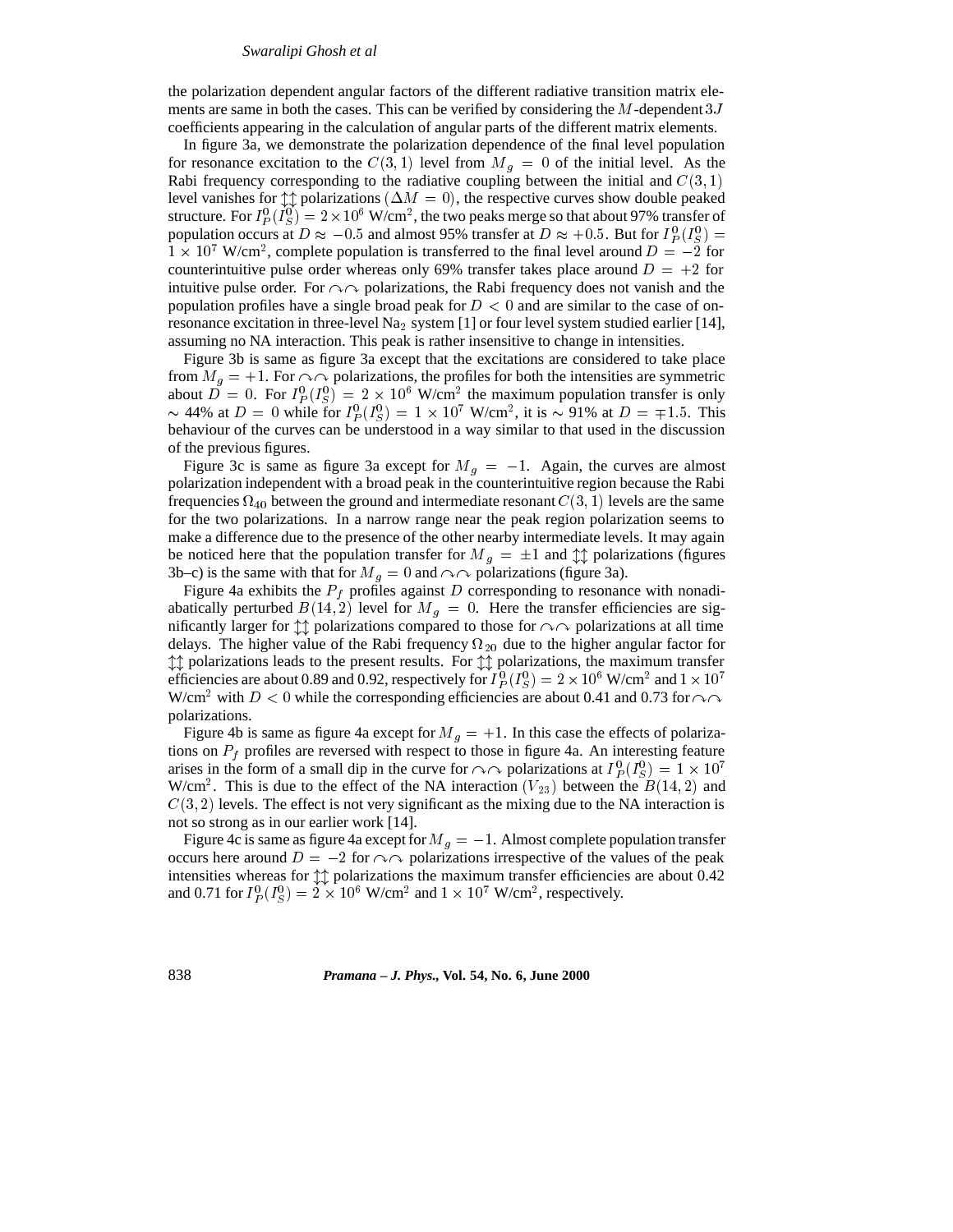

*Pramana – J. Phys.,* **Vol. 54, No. 6, June 2000** 839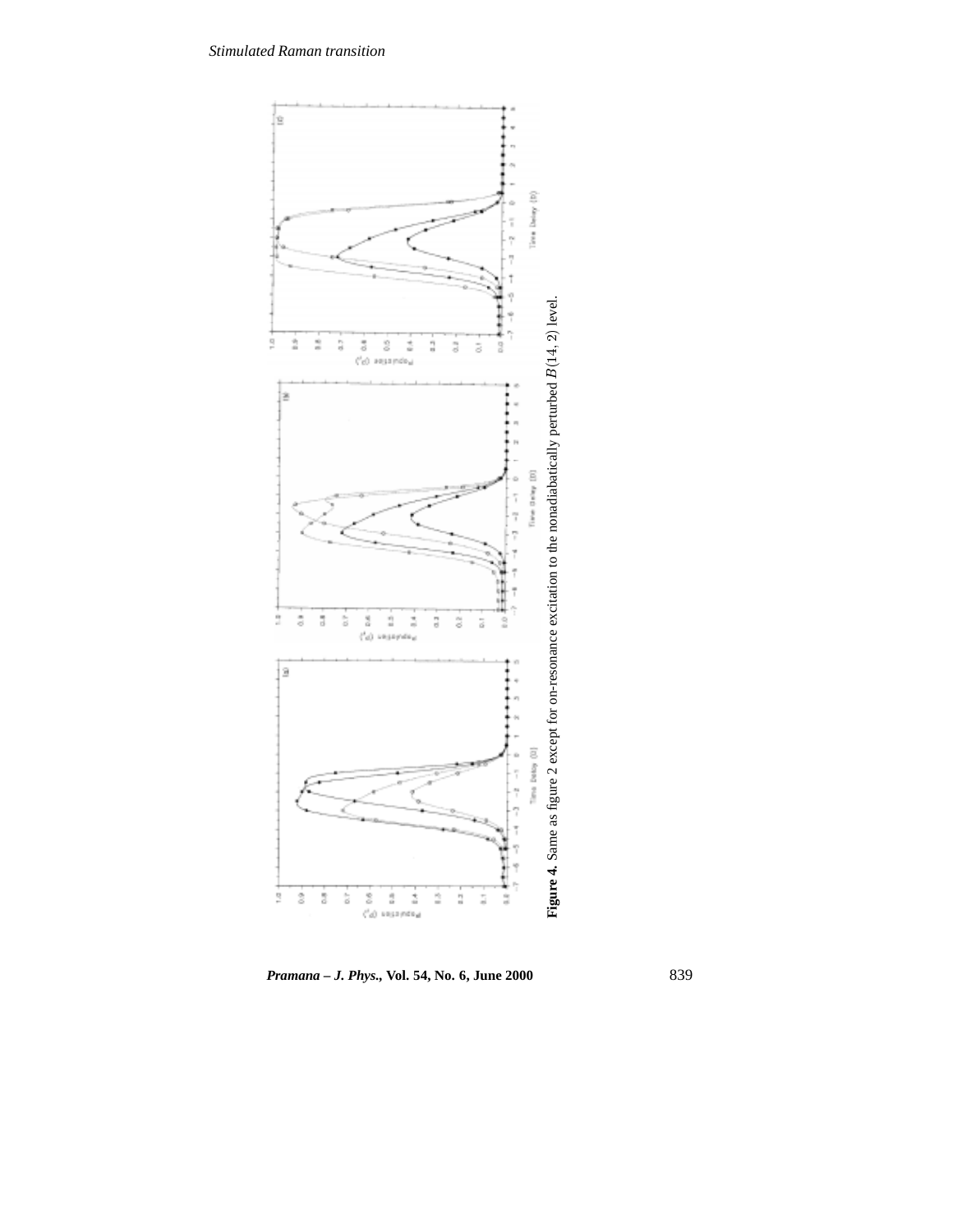

 $\begin{array}{ccc} 0 & 0 & 0 \\ 0 & 0 & 0 \\ \end{array}$ 

ġ  $\overline{\omega}$  $\bar{\bar{\sigma}}$ 3

š  $\frac{\alpha}{\alpha}$  $\overline{\overline{\overline{5}}}$  $\frac{1}{\Omega}$ 

ė

 $\frac{1}{2}$ ż ż á



o  $\overline{1}$ Ť ņ

3

 $\overline{1}$ ÿ ñ

 $\bar{1}$ 

840 *Pramana – J. Phys.,* **Vol. 54, No. 6, June 2000**

경 경 중<br>(G) uspayndou  $\ddot{\varepsilon}$ ż  $\frac{1}{2}$ ä Ĵ,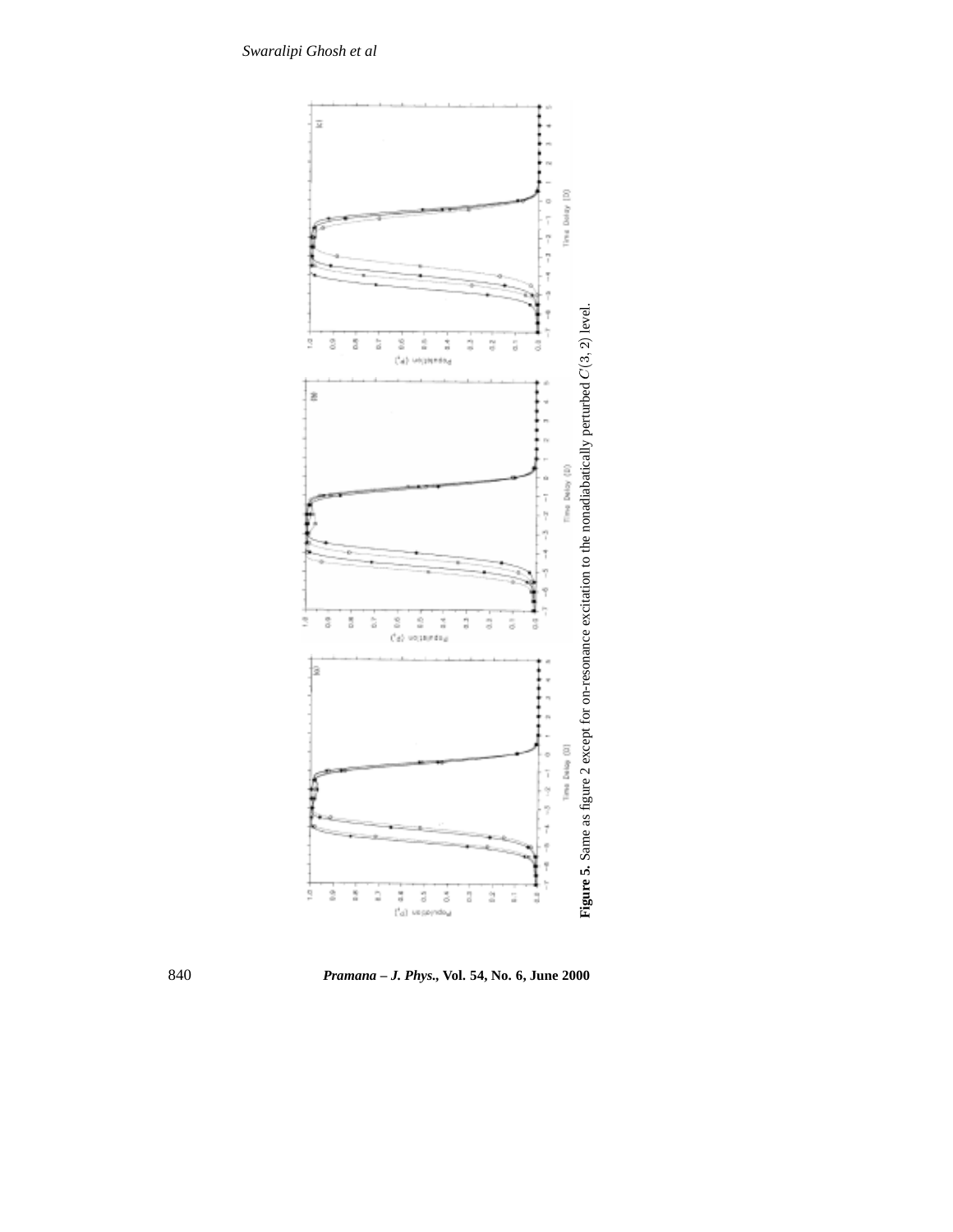Figures 5a–c present the  $P_f$  profiles for all three  $M_g$  considering the resonance excitation to the nonadiabatically perturbed  $C(3, 2)$  level. In each case of transition with different  $M<sub>g</sub>$ , unit transfer efficiency is achieved for counterintuitive pulse sequence independent of the nature of polarizations of the fields and the values of  $I_P^0(I_S^0)$ . Since  $\Omega_{20}$  or  $\Omega_{30}$  does not vanish, the population profiles for on-resonance excitation to  $C(3, 2)$  or  $B(14, 2)$  level become similar to the case of on-resonance excitation in the three-level  $Na<sub>2</sub>$  system [1] or the four-level  $H_2$  system investigated earlier [14], without any NA interaction.

Figures 6a–d show the  $M<sub>g</sub>$  – averaged population  $(P<sub>f</sub>)$  of the molecules in the final level for different on-resonance excitation cases discussed above, corresponding to resonance with  $B(14, 0)$ ,  $C(3, 1)$ , the perturbed  $B(14, 2)$  and the perturbed  $C(3, 2)$  levels, respectively. It is seen that figures 6a and 6b exhibit double peaked distribution though the peaks for  $D > 0$  are weak. The main peaks show a larger transfer for  $\uparrow \uparrow$  polarizations. For resonance with the perturbed  $B(14, 2)$  level, the peak shows significant displacement with  $D$  as the intensity is changed. The transfer is much below the optimal at this pump frequency. In figure 6d, under the condition of an intermediate resonance with the perturbed  $C(3, 2)$  level, complete population transfers in a broad region around  $D = -2.5$ take place for both intensities and polarizations. However, the curves for the higher intensities are broader and the rising portions of the curves shift to lower values of  $D$  as the intensities are increased.

About a decade ago, XUV lasers  $\ll 100$  nm wavelength) of 50 ns pulse duration and  $3 \times 10^{12}$  W/cm<sup>2</sup> peak intensity were generated [22]. Earlier, VUV tunable ArF lasers of 55 ns pulse duration and  $1.6 \times 10^9$  W/cm<sup>2</sup> peak intensity were generated with 193 nm wavelength [23]. We assume that experiments with the laser parameters similar to those used by us may be feasible.

## **5. Conclusions**

We have presented a density matrix calculation showing how different polarizations of the pump and Stokes fields affect the population transfer in a six-level  $H_2$  system for onresonance excitations to various intermediate levels. For resonance excitation with the  $B(14,0)$  or  $C(3,1)$  level, the Rabi frequency  $(\Omega_{10}$  or  $\Omega_{40})$  may vanish for some particular values of  $M<sub>g</sub>$  and  $M<sub>f</sub>$  (magnetic quantum numbers of the initial and resonant intermediate levels) depending on the nature of polarizations. In such situations, efficient population transfer for intuitive pulse order (i.e.  $D > 0$ ) can be obtained. This is an interesting feature of population transfer arising from simple dipole selection rules. The calculated values of  $M<sub>g</sub>$  – averaged population of the molecules in the final level for different combinations of polarizations show that for on-resonance excitation to the  $B(14, 0)$  or the  $C(3, 1)$  level, linear parallel polarizations of the laser fields yield more transfer efficiency whereas for the resonance excitation to the  $B(14, 2)$  level, larger population transfer results from the samesense circular polarizations. For resonance excitation to the  $C(3, 2)$  level, the averaged population is found to be almost polarization independent. Thus, the polarizations of the laser fields do affect the outcome but differently at different frequencies of the lasers and we can control the population transfer by taking proper polarizations of the pump and Stokes fields.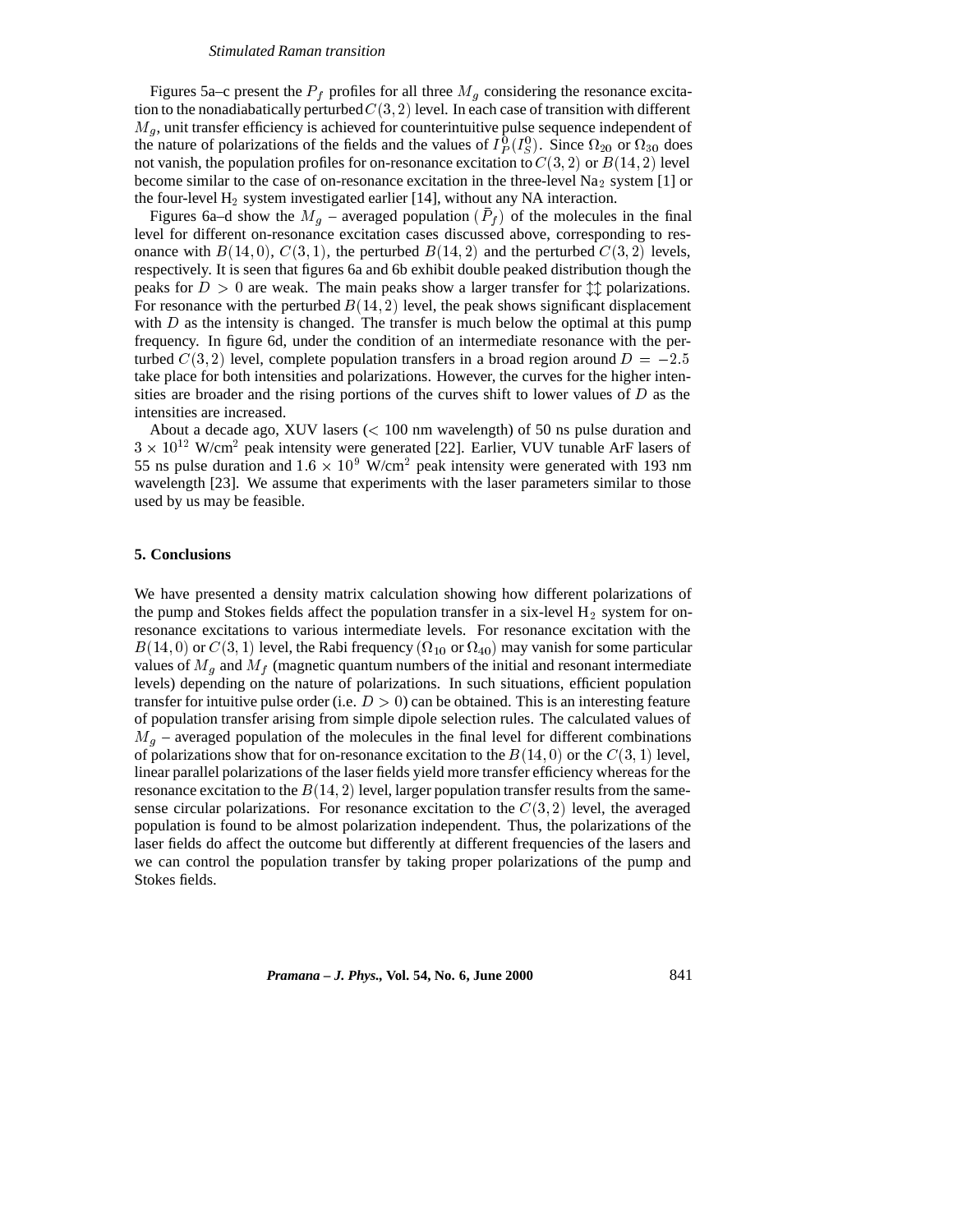

842 *Pramana – J. Phys.,* **Vol. 54, No. 6, June 2000**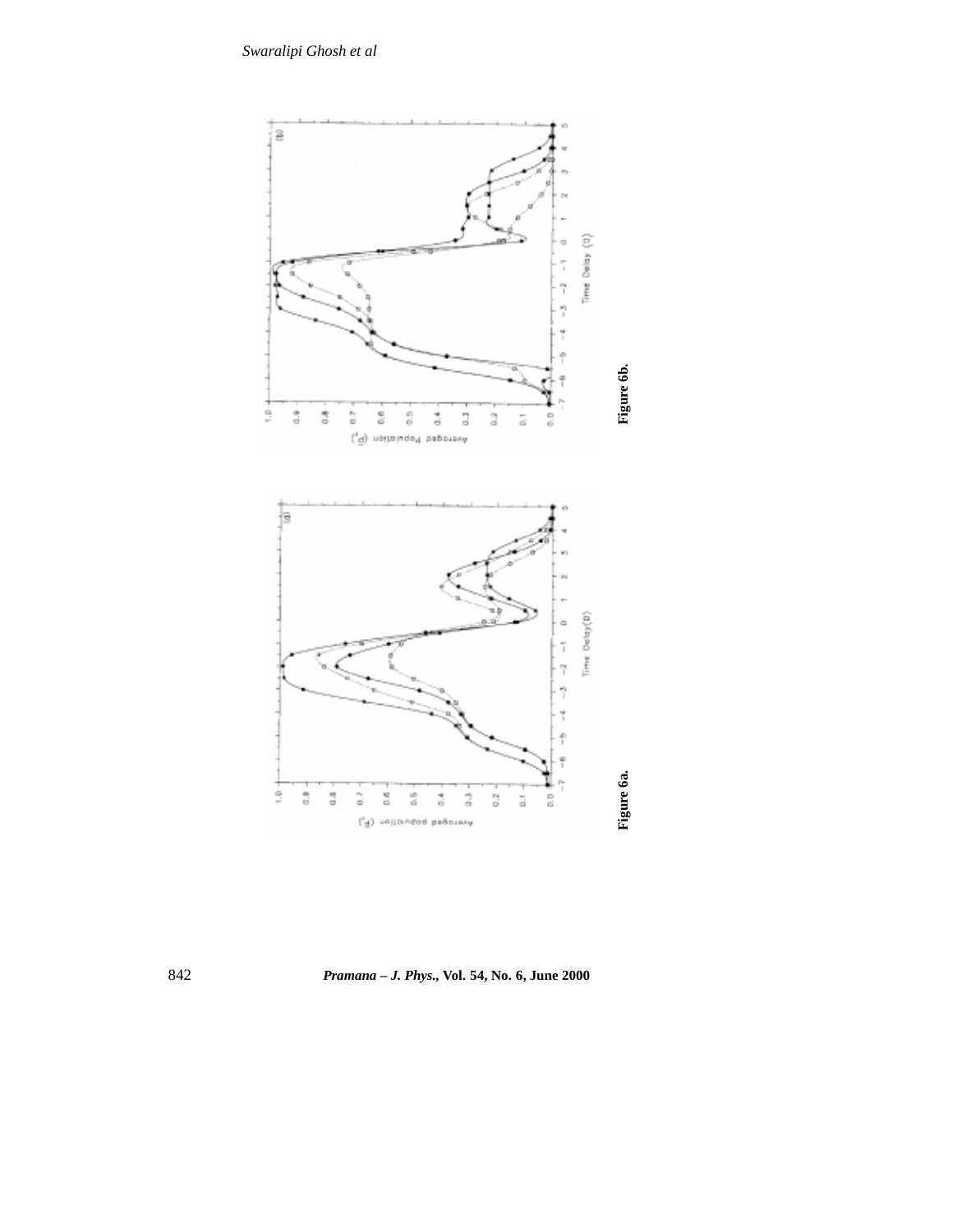

*Pramana – J. Phys.,* **Vol. 54, No. 6, June 2000** 843

 $I_P^0$ 

 $S<sup>0</sup>$ ) = 1  $\times$ 

 $\times$  10<sup>7</sup> W/cm<sup>2</sup>.

pulses for on-resonance excitation to different intermediate levels with different peak intensities I,<br>the pulses. (a)  $B(14, 0)$ , (b)  $C(3, 1)$ , (c) nonadiabatically perturbed  $B(14, 2)$ , and (d) nonadiab<br>Solid curves fo

**b**)  $C(3, 1)$ , (**c**) nonadiabatically perturbed<br>llel and dashed for circular polarizations.

Solid curves for linear parallel and dashed for circular polarizations. Circles for  $I_1^0(I_s^0) = 1 \times 10^7$  W/cm<sup>2</sup>.<br> $I_r^0(I_s^0) = 1$ 

the pulses. (**a**)  $B(14, 0)$ , (**Solid curves for linear parallel parallel**  $\Gamma^0_2(\Gamma^0_1) - 1 \vee 10^7$  **W/m<sup>2</sup>** 

 $\sum_{\text{data}}$ 

**d**) nonadiabatically perturbed

 $B(14, 2)$ , and (<br>
incles for  $I_P^0(I)$ 

 $\overline{D}$  (

 $S<sup>0</sup>$ ) = 2  $\times$ 

 $\times$  10 $^{\rm 6}$  W/cm<sup>2</sup>, and squares for

 $\begin{align*}\n\text{Equation 1:} \quad \text{Equation 2:} \quad \text{and 3:} \quad \text{Equation 3:} \quad \text{Equation 4:} \quad \text{Equation 5:} \quad \text{Equation 6:} \quad \text{Equation 7:} \quad \text{Equation 8:} \quad \text{Equation 9:} \quad \text{Equation 1:} \quad \text{Equation 2:} \quad \text{Equation 3:} \quad \text{Equation 4:} \quad \text{Equation 5:} \quad \text{Equation 6:} \quad \text{Equation 7:} \quad \text{Equation 8:} \quad \text{Equation 9:} \quad \text{Equation$ 

 $C(3, 2)$ .<br>ares for